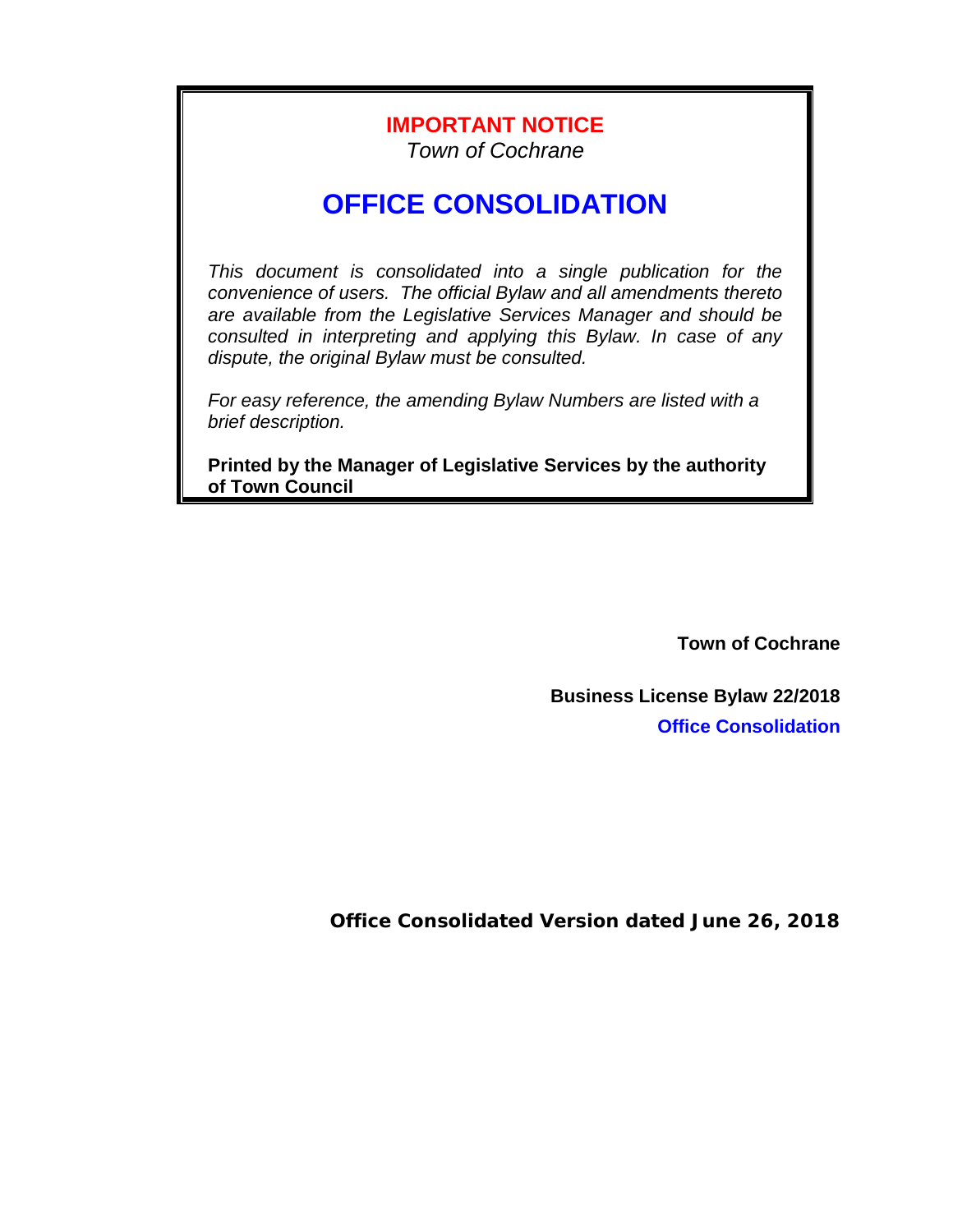

### **TOWN OF COCHRANE**

### **Bylaw 22/2018**

Being a bylaw of the Town of Cochrane in the Province of Alberta, Canada for the purpose of establishing regulations for the licensing of Businesses.

- **WHEREAS:** Pursuant to the provisions of the *Municipal Government Act*, RSA 2000, C. M-26 and amendments thereto, Council may pass a Bylaw for the purpose of controlling and regulating Businesses, Business activities and persons engaged in Business;
- **WHEREAS:** Council deems it necessary to license Businesses within the Town of Cochrane;
- **WHEREAS:** Council deems it necessary to repeal and replace the existing Business Licence Bylaw 10/2009;

**NOW THEREFORE**: Council of the Town of Cochrane in the Province of Alberta, duly assembled, enacts as follows:

### **Title**

1. This Bylaw may be cited as the "Business Licence Bylaw".

### **Definitions**

- 2. In this Bylaw, the following words shall have the meanings given herein. When not inconsistent with the context, words used in the present tense include the past and future; words in the plural include the singular; words in the singular include the plural. The word "shall" is always mandatory, and not discretionary.
	- (a) "Applicant" means a person who applies for a Business Licence, a renewal of a Business Licence, or a transfer of a Business Licence.
	- (b) "Application" means a written application for a Business Licence, a renewal of a Business Licence, or a transfer of a Business Licence.
	- (c) "Business" means a commercial, merchandising or industrial activity or undertaking a profession, trade, occupation, calling or employment or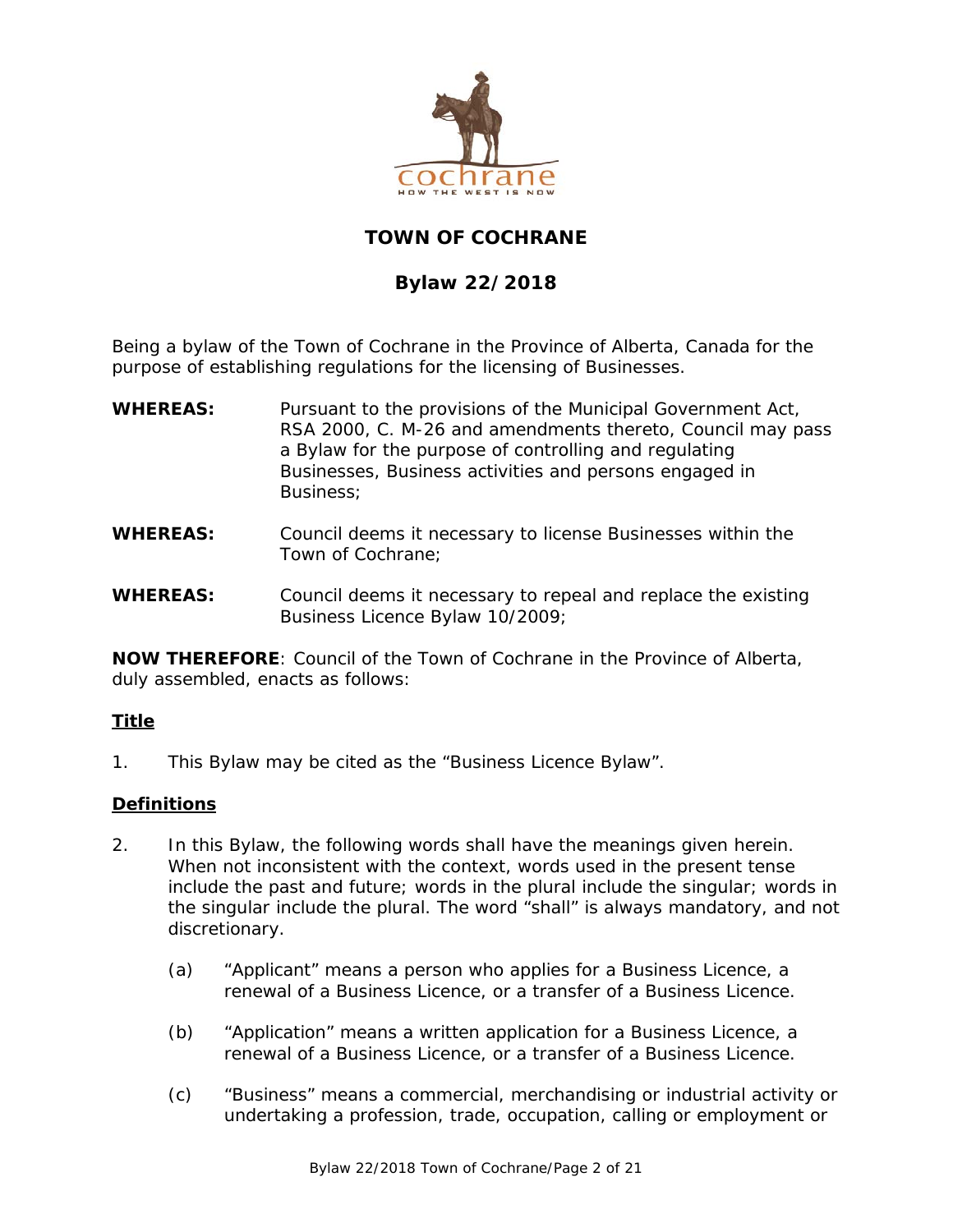an activity providing goods or services, however organized or formed, including a co-operative or association of persons.

- (d) "Business Licence" and/or "Licence" means a licence issued pursuant to this Bylaw.
- (e) "Business Premises" means any store, office, warehouse, yard or other place used for the purpose of Carrying On a Business as may be permitted as a use within the Town of Cochrane Land Use Bylaw as may be amended and or replaced from time to time.
- (f) "Business Registry" and/or "Registry" means the list of all licensed Businesses Carrying On Business within the Town.
- (g) "Buskers" and/or "Street Entertainers" means the act of performing in public places for gratuities.
- (h) "Bylaw Ticket" means a Town-issued notice that alleges an offence and provides a person with the opportunity to pay an amount to the Town in lieu of prosecution for the offence.
- (i) "Carry On" means operate, perform, keep, hold, occupy, deal in, use, or continue.
- (j) "Charitable or Non-Profit Organization" is as defined under the *Income Tax Act*.
- (k) "Council" means the duly elected Municipal Council for the Town of Cochrane in the Province of Alberta.
- (l) "Dwelling Unit" means a development as defined in the Town of Cochrane Land Use Bylaw as may be amended and or replaced from time to time.
- (m) "Event" means an activity occurring in the Town which is open to and intended to attract the general public, including but not restricted to a festival, public show, exhibition, trade show, or commercial performance.
- (n) "Hawker" and/or "Peddler" means any person who, whether as principal or agent:
	- (i) goes from house to house selling or offering for sale any merchandise or service, or both, to any person and who is not a wholesale or retail dealer in that merchandise or service;
	- (ii) offers or exposes for sale to any person by means of samples, patterns, cuts or blueprints, merchandise or a service, or both, to be afterward delivered in and shipped into the Town.
- (o) "Licensee" means the holder of a valid and subsisting Business Licence issued pursuant to the provisions of this Bylaw.
- (p) "Minor" means any Person under the age of 18. **(26/2018)**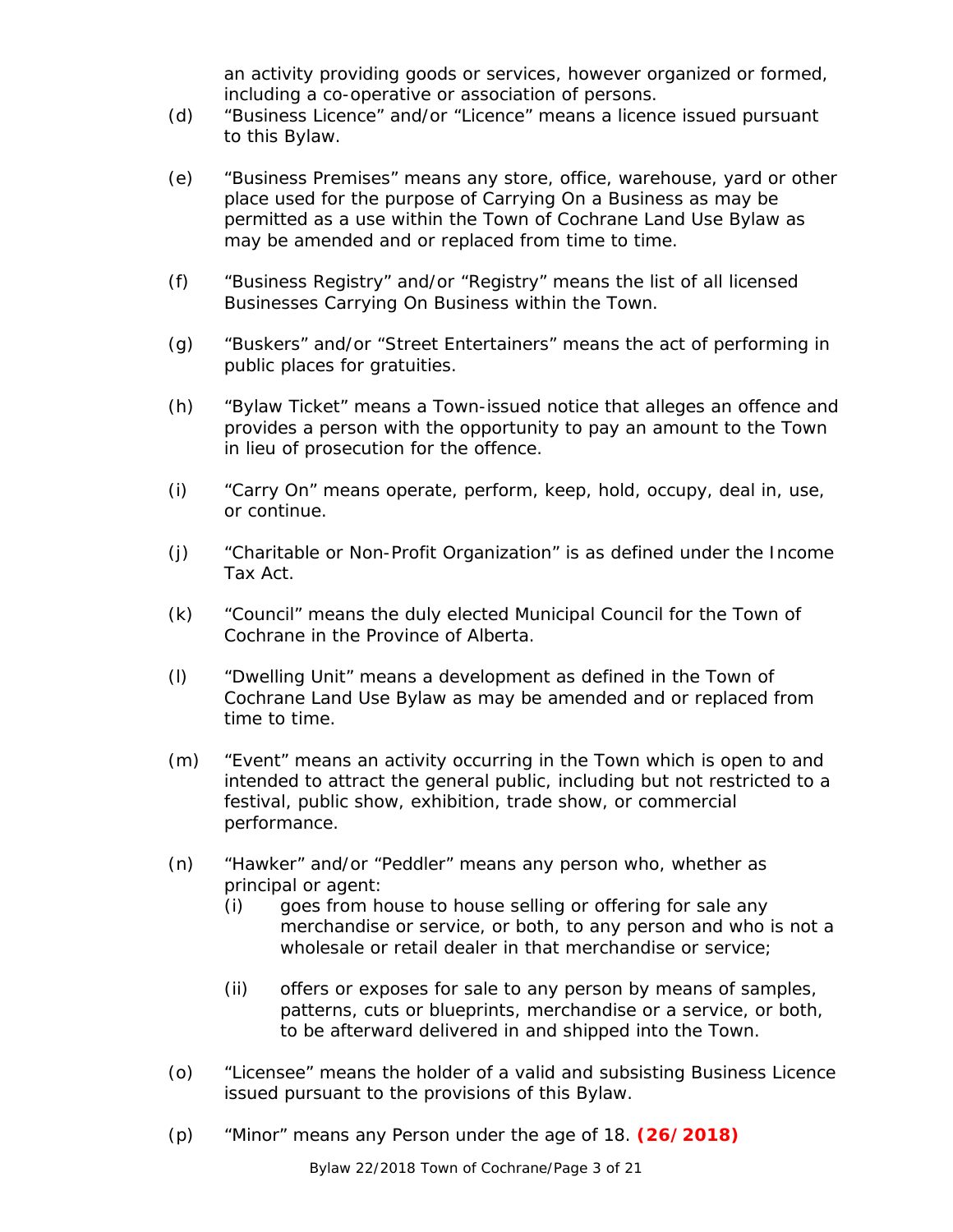- (q) "Mobile Vendor" means any person who from a motor vehicle, trailer, cart, cycle, or mobile vending apparatus sells or offers for sale goods, merchandise or services.
- (r) "Non-Resident Business" means a Business that is not based within the Town, but chooses to conduct Business within the Town.
- (s) "Non-Resident Mobile Vendor" means a Mobile Vendor that does not have a Business, home-based or otherwise, for the purpose of operating the Mobile Vendor Business within the Town.
- (t) "Peace Officer" means a person engaged by the Town as a Community Peace Officer, a Bylaw Enforcement Officer, or a member of the Royal Canadian Mounted Police to carry out the provisions of this Bylaw.
- (u) "Resident Business" means a Business that is based within the Town.
- (v) "Resident Mobile Vendor" means a Mobile Vendor that has a homebased or otherwise, Business for the purpose of operating the Mobile Vendor Business, located within the Town.
- (w) "Senior Manager" means the person appointed as the Senior Manager, Development Services or designate.
- (x) "Show Home" shall have the meaning as provided for by the Town of Cochrane Land Use Bylaw as may be amended and or replaced from time to time.
- (y) "Store Premise" means a development contained within a building for the sale and offering of goods and services to the public.
- (z) "Town" means the Municipal Corporation of the Town of Cochrane in the Province of Alberta, and or the area contained within the municipal boundaries of the Town of Cochrane, as the context may require.
- (aa) "Vendor" means a person or company offering something for gain or profit within an Event.
- (bb) "Violation Ticket" means a ticket issued pursuant to the *Provincial Offences Procedures Act.*

#### **Business Classification**

- 3. For the purposes of this Bylaw, the following further definitions shall apply for classifying Business type:
	- (a) Home-Based Business

A Business as defined and provided for by the Town of Cochrane Land Use Bylaw as may be amended and or replaced from time to time, and generally Carried On as a secondary use of a dwelling unit and/or its accessory buildings, by one of the permanent residents of the dwelling unit.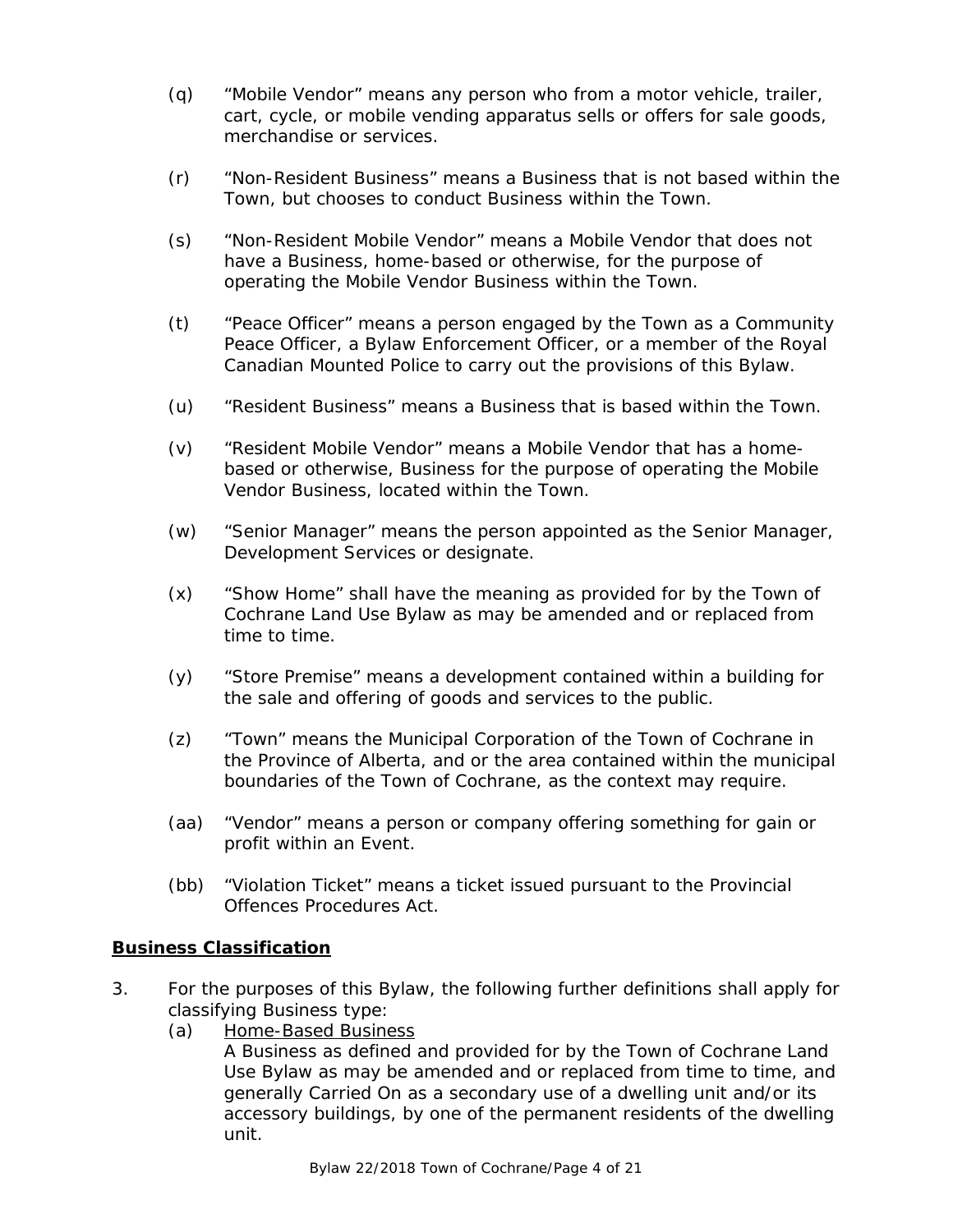### (b) Retail Business

A Business where goods, wares, merchandise, substances, articles, or things are stored, offered, or kept for sale at retail prices and includes storage on or about the Store Premise of limited quantities of such goods, wares, merchandise, substances, articles or things.

- (c) Commercial Business
	- (i) A Business which acquires goods and services to be used in the production of further products or services for sale or rental to other Businesses.
	- (ii) A Business primarily engaged in providing goods and services more to the Business community than to the public.
	- (iii) Businesses that are governed under Provincial, or Federal Statutes/Trade Acts.

#### (d) Industrial Business

- (i) A Business primarily engaged in operations, which provides products directly from primary resources or which manufactures/assembles semi-finished goods, products or services.
- (ii) A Business that requires exterior storage space for primary resources or manufactured goods.

### **General Licensing Provisions**

- 4. The provisions in this Section 4 shall apply to all Businesses located in the Town, regardless of their Classification, or such other specific provisions as provided for in Section 5 and Section 6 of this Bylaw.
	- (a) An Applicant shall make application on a form supplied by the Town, furnishing all information as the form shall require and any additional information as may be required.
	- (b) No person shall carry on any Business transaction, conduct any work, or provide services within the Town without first being licensed to do so, and having paid the fees as prescribed in Schedule "A" to this Bylaw.
	- (c) A Business shall not be required to be licensed if:
		- (i) The Business is carried on or operated by the Town or at a location operated by an official or employee of the Town acting on behalf of the Town in his/her capacity as such official or employee.
		- (ii) The Business is carried on by the Government of the Province of Alberta, or Canada.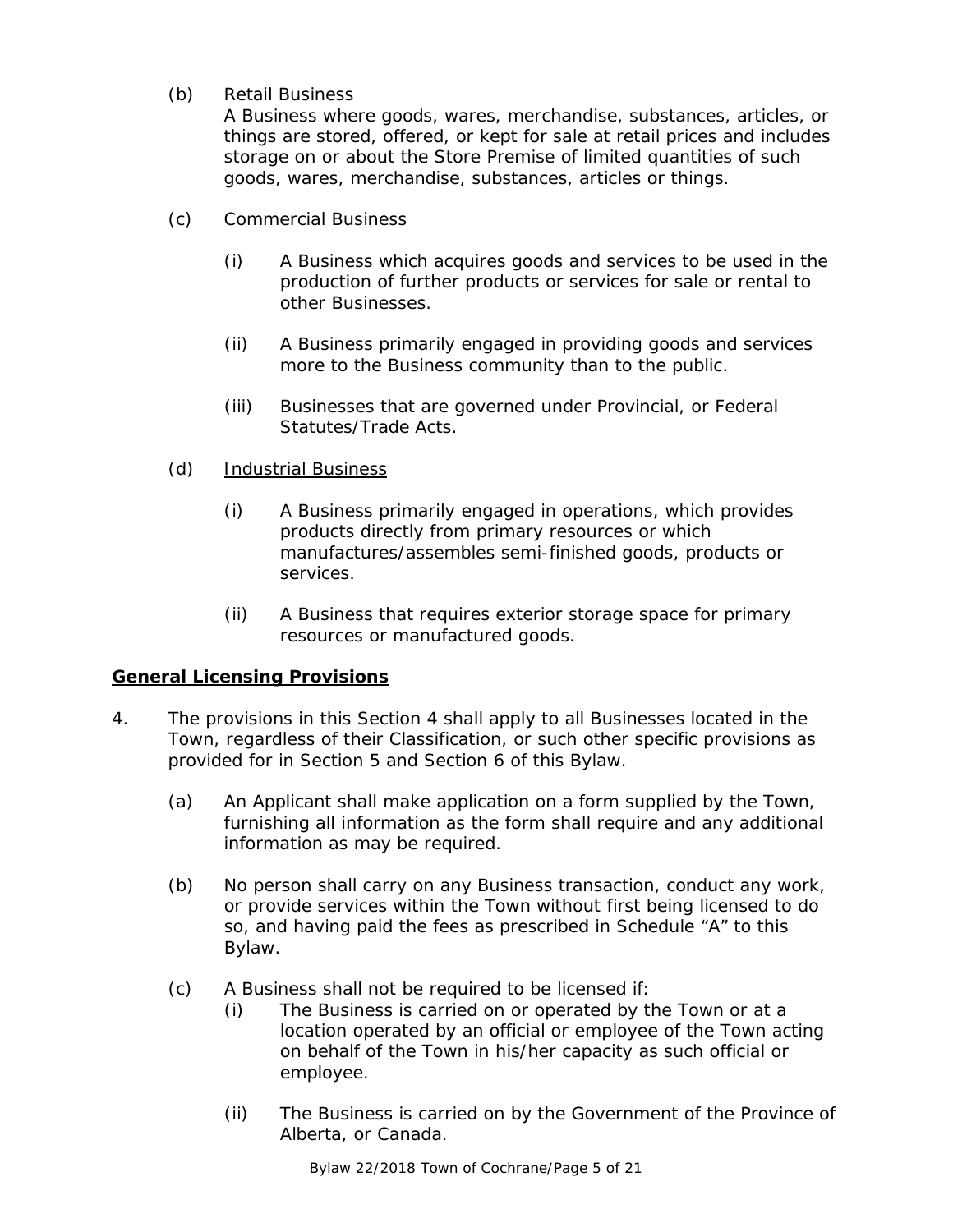- (iii) Any statute of the Province of Alberta or Canada exempts such Business or person from the requirements of municipal licensing.
- (iv) The Business is a Charitable or Non-Profit Organization.
- (v) Any other Business exempted through or by order of Council.
- (vi) Where required, the Town is in receipt of a completed Statutory Declaration stating that the Business is no longer operating in the Town of Cochrane.
- (vii) The Business is a day home service provider that is registered with a provincially approved Day Home Agency that is licensed through the Town.
- (viii) The Business carries on its activity at the Farmers' Market which is operated by an organization that is registered with the Farmers' Market Association.
- (ix) The Business is one of shipping or distribution of retail, commercial or industrial materials, goods or equipment.
- (x) The Business is a Non-Resident Business with its operations limited to the participation in an Event.
- (xi) The business is operated by a Minor. **(26/2018)**
- (d) Notwithstanding that a Business Licence has been issued under the provisions of this Bylaw, no person shall possess shark fin products for the purpose of consumption, sale or distribution.
- (e) Notwithstanding that a Business Licence has been issued under the provisions of this Bylaw, such Licence does not authorize or permit the Licensee to carry on a Business or any activities related to such Business, contrary to the provisions of any applicable Federal, Provincial or Municipal statutes, regulations or bylaws.
- (f) All Businesses operating within the Town shall comply with the Alberta Fire Code and have a completed fire inspection prior to operating. Such fire inspection must remain in place at all times while Carrying On Business in the Town.
- (g) Any advertising of Businesses, trades or occupations shall be deemed to be prima facie proof of the carrying on or operating of such a Business, trade or occupation.
- (h) No Business Licences shall be issued or renewed unless written confirmation is provided in a form acceptable to the Town that all Federal and Provincial licensing requirements have been met. This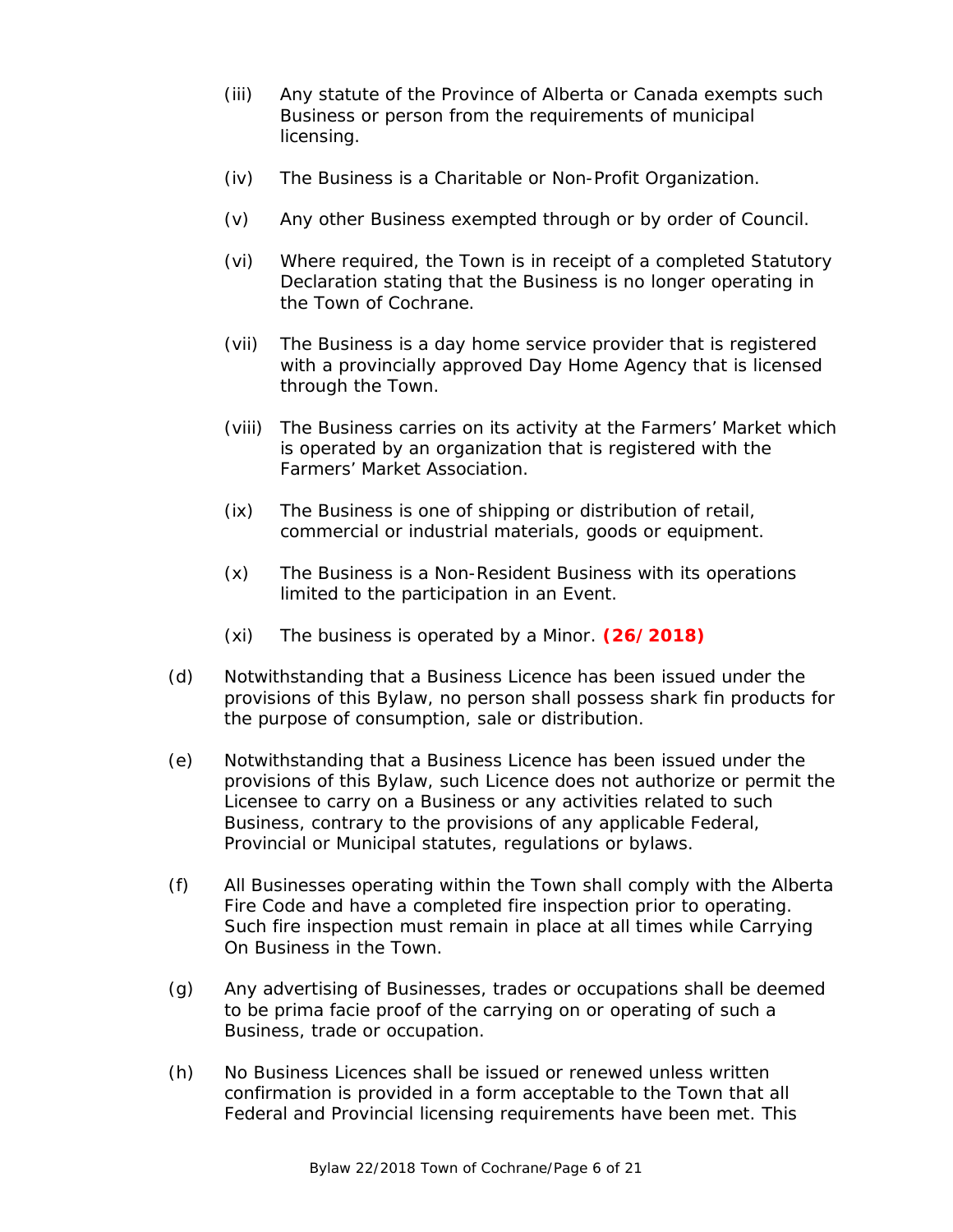includes, but is not limited to inspections and approvals related to the preparation or sale of foodstuffs.

- (i) The annual Business Licence certificate issued pursuant to this Bylaw shall be posted in a conspicuous place on the Business Premises of the Licensee, so as to be clearly visible to the public. For those Businesses that are not carried on at a fixed location, the Licence must be:
	- (i) Carried on the person of the Licensee.
	- (ii) Carried in or on the vehicle or apparatus from which such Business is conducted.
	- (iii) Be shown to a Peace Officer or members of the public upon demand.
- (j) A subsisting Business Licence issued under this Bylaw shall not be transferred from one person to another, or from one location to another, or to another Business except upon:
	- (i) an Application being made to the Town;
	- (ii) the Applicant furnishing evidence of a transfer or assignment of the interests of the existing Licensee or of the location of the Business;
	- (iii) the Applicant complying with the provisions of this Bylaw; and
	- (iv) the Application being approved by the Town.
- (k) Any Business opting for a three (3) or six (6) month term Licence, as per the approved fees in Schedule "A", will be entitled to a consecutive three (3) or six (6) month period of Licensing. In the event the Business continues to operate beyond the period of Licensing, a new Application is required.
- (l) An Event Licence is issued for operating an Event within the Town. An Event Licence is not required if the Business is already licensed in accordance with this Bylaw.
- (m) Should the North American Industry Classification Code of a Business change as a result of a change in the nature or scope of the Business, the existing Business Licence shall be considered null and void and a new Licence must be applied for within thirty (30) days of the notice of change of classification code.
- (n) Businesses no longer requiring a Business Licence, pursuant to this Bylaw, are required to complete and sign a Statutory Declaration provided by the Town within thirty (30) days of termination of the Business.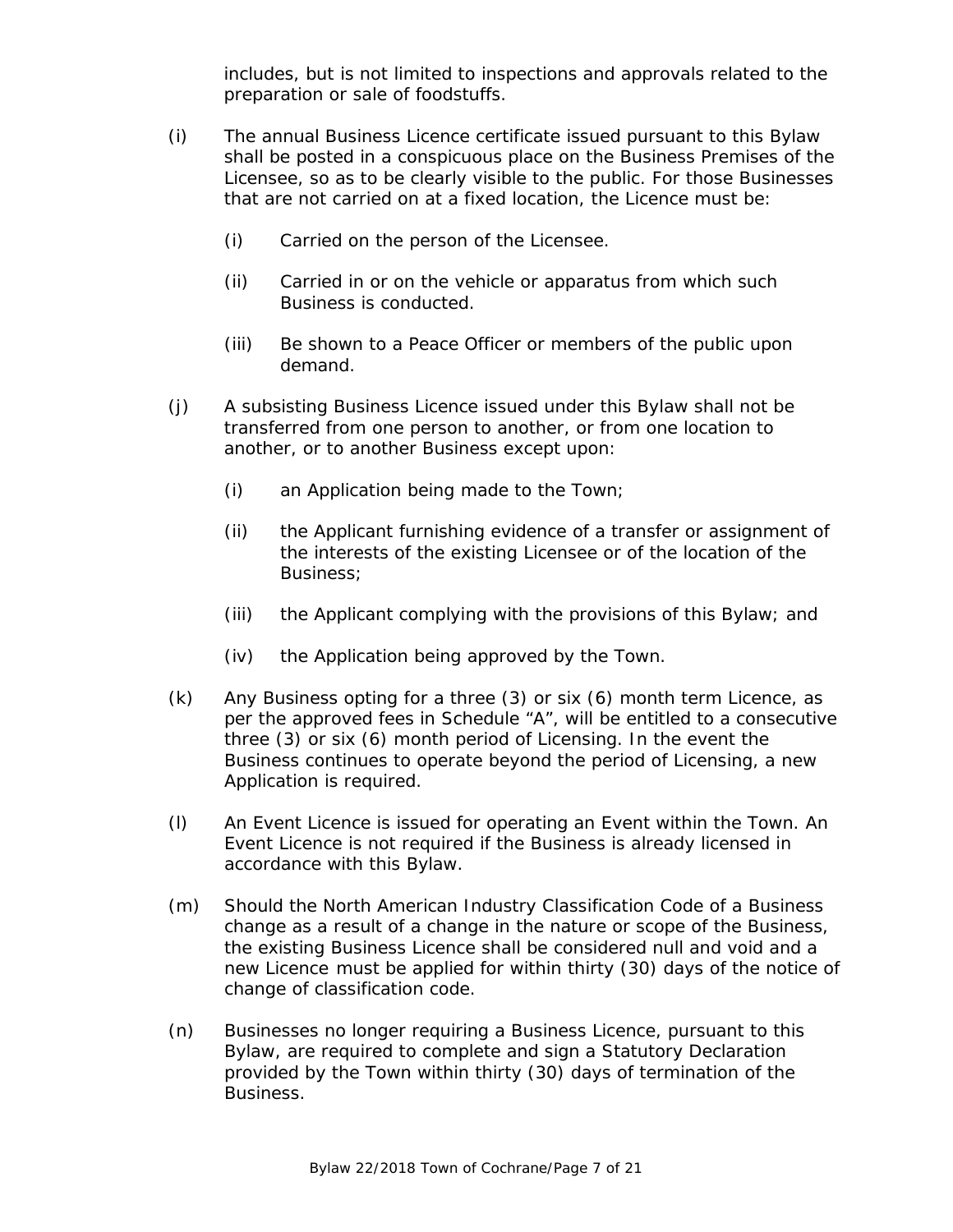(o) All Licences issued pursuant to this Bylaw remain the property of the Town.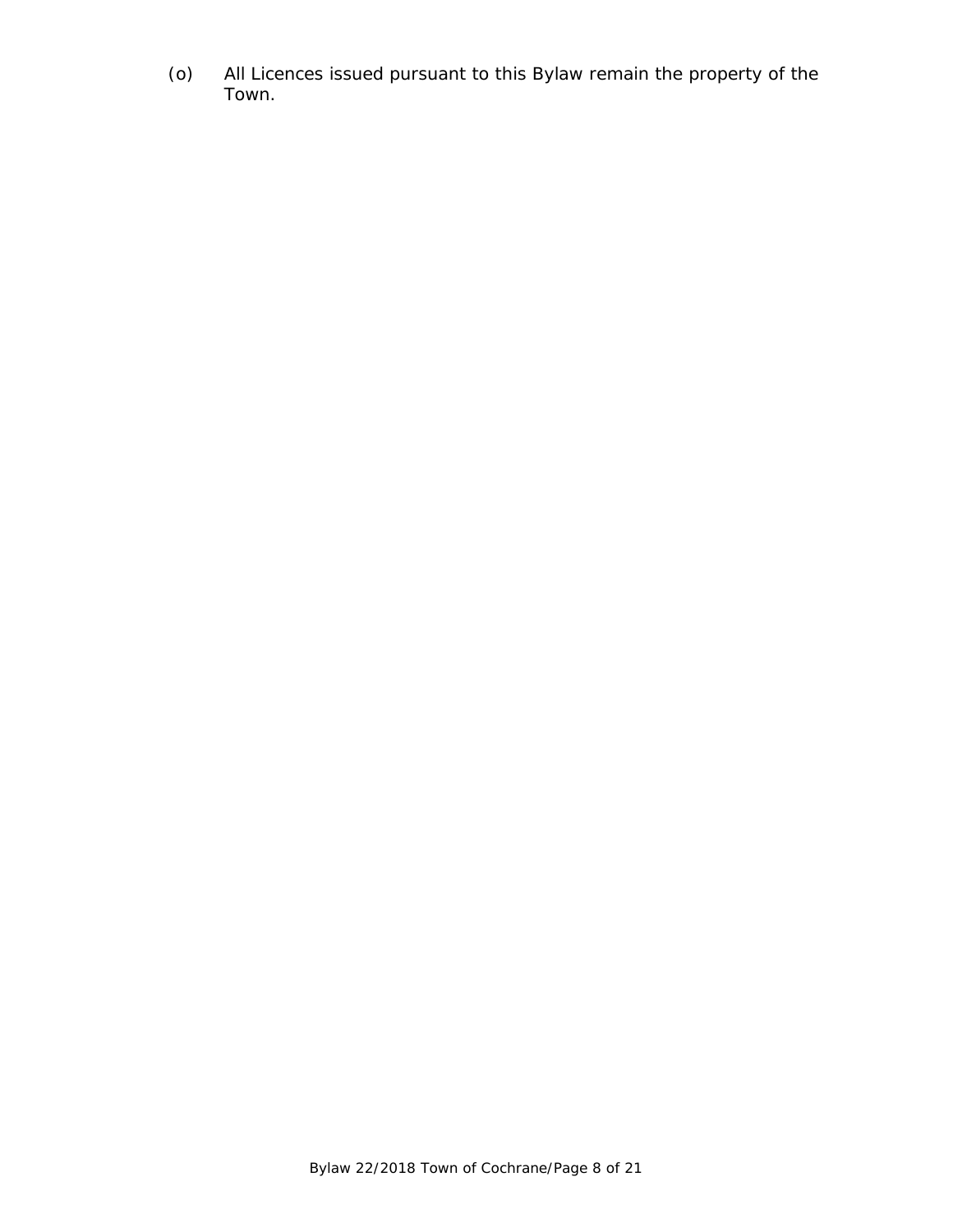#### **Hawkers and Peddlers**

- 5. Notwithstanding any other provisions of this Bylaw, the following shall apply to Hawkers and Peddlers Carrying on Business within the Town.
	- (a) No person shall carry on Business as a Hawker or Peddler in public parks within the Town until an Event Permit has been obtained and is submitted with the Business Licence Application.
	- (b) No person shall Carry on, or engage in the Business of a Hawker or Peddler on public property within the Town unless and until such person has been issued a Business Licence pursuant to this Bylaw.
	- (c) A Hawker or Peddler may carry on Business on a sidewalk at any location, except for the following:
		- (i) Within three (3) meters of a building or car park entrance or exit.
		- (ii) Within ten (10) meters of an intersection as defined in the *Traffic Safety Act.*
		- (iii) Within three (3) meters of a back alley, or lane.
		- (iv) Where the location of a Hawker or Peddler does not leave a minimum pedestrian passageway of two and one-half (2.5) meters between the closest of the Hawker or Peddler and the curb or building.
		- (v) Where the sidewalk is less than three and one-half (3.5) meters wide.
		- (vi) Where the Hawker or Peddler obstructs a transit zone, fire hydrant, driveway, loading zone, emergency access or stand pipes.
		- (vii) Within twenty-five (25) meters of the property line of any residential development.
	- (d) No Hawkers or Peddler shall Carry on Business on any public road.
	- (e) Hawkers or Peddlers shall be permitted to operate on any privately owned property within the Town, provided that a letter of permission for the property owner has been obtained and submitted to the Town.

#### **Mobile Vendors**

- 6. Notwithstanding any other provisions of this Bylaw, the following shall apply to Mobile Vendors Carrying on Business within the Town.
	- (a) The Mobile Vendor Business must be clean, well-lit and aesthetically pleasing as determined at the discretion of the Town.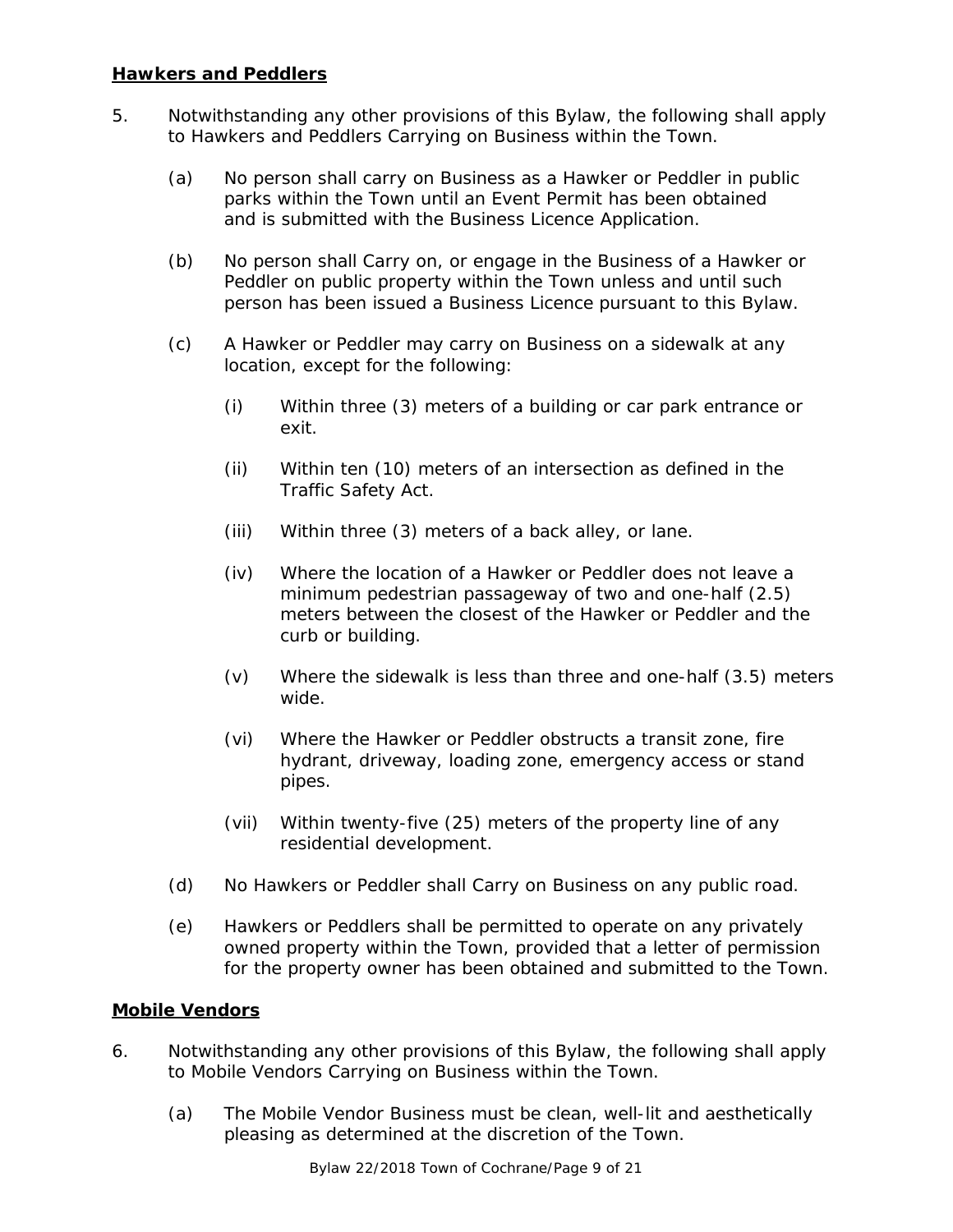- (b) The Mobile Vendor shall supply its own power and water source. Generators are permitted providing they do not cause a disturbance, as determined in accordance with the Town of Cochrane Noise Control Bylaw as may be amended and or replaced from time to time.
- (c) Overhead canopies, doors or appurtenances shall not obstruct or hinder pedestrian or vehicular traffic.
- (d) Mobile Vendors shall at all times operate with the service side facing toward a sidewalk or equally suitable safe location for patrons.
- (d) Placement of any furniture associated with the Mobile Vendor is prohibited. This does not include waste and recycling receptacles.
- (e) On-street storage of any apparatus associated with a Mobile Vendor Business is prohibited.
- (f) Storage of apparatus associated with a Mobile Vendor Business is permitted on a residential driveway between May 1 and October 20, provided that the operator of the Business has a home-based Business permit for the residence in accordance with the Town of Cochrane Land Use Bylaw as may be amended and or replaced from time to time.
- (g) Operations of a Mobile Vendor shall be conducted in a manner that does not restrict or interfere with the ingress or egress of any adjacent property or constitute an obstruction to the access or movement of emergency or Town operations vehicles.
- (h) Mobile Vendors shall not create any disturbance or nuisance, including but not limited to noise, vibration, smoke, dust, odour, air pollution, heat, glare, bright lights, hazardous or unacceptable waste that encroaches onto private property, public streets, public spaces, or which may be a distraction for motorists or pedestrians.
- (i) Mobile Vendors may operate on-street with a minimum setback of:
	- (i) Twenty-five (25) meters (measured from the nearest edge of the Mobile Vendor apparatus, to the edge of the building footprint) from an existing, permanent Retail, Commercial or Industrial Business that manufactures, sells or repairs similar products, or provides similar services.
	- (ii) One Hundred (100) meters from any primary or secondary school site without the express written permission from the school administration obtained and submitted to the Town prior to Carrying on Business at the school site.
	- (iii) One Hundred Fifty (150) meters from an Event without the express written permission from the Event organizer obtained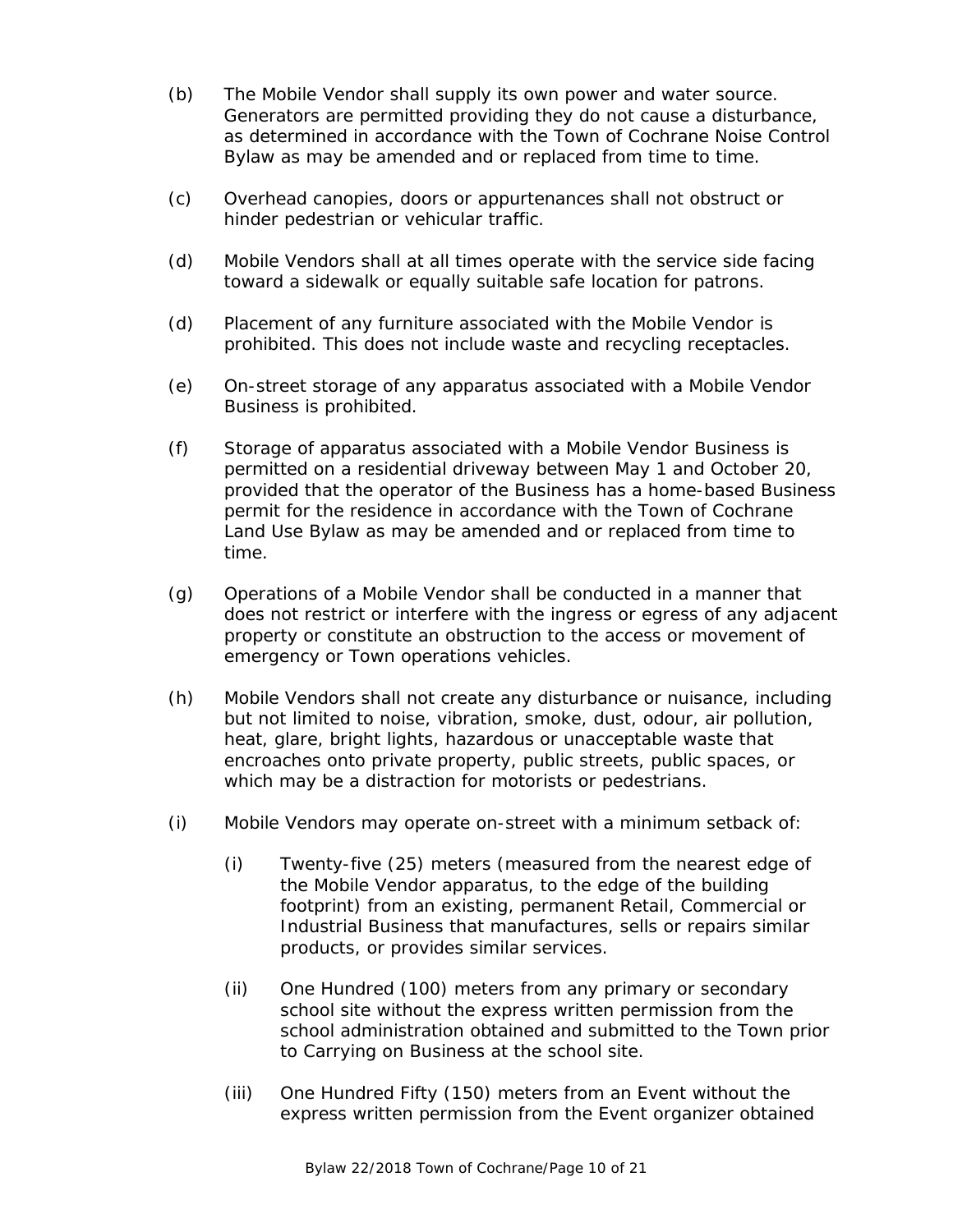and submitted to the Town prior to Carrying on Business at the location.

- (iv) Ten (10) meters from any intersection, crosswalk, stop line or public transit stop.
- (j) Mobile Vendors operating on-street shall be subject to the following additional restrictions:
	- (i) Mobile Vendors shall not operate within 1.5 meters of alleys or driveways.
	- (ii) Mobile Vendors shall not operate within 5 meters of a fire hydrant.
	- (iii) Mobile Vendors shall not obstruct or block loading zones.
	- (iv) Mobile Vendors shall not operate in angle parking stalls, nose-in parking stalls, or loading zones at any time.
	- (v) Mobile Vendors shall not operate within residential land use districts as identified within the Town of Cochrane Land Use Bylaw as may be amended and or replaced from time to time, except for instances where the following apply:
		- (1) during an Event where the express written permission of the Event organizer has been obtained and submitted to the Town prior to Carrying on Business at the Event
		- (2) the Mobile Vendor is a Business that operates solely for the sale of ice cream in a form intended for individual consumptionand the Vendor is not stopped for longer than three (3) minutes at a time.
- (k) Mobile Vendors may operate on Town Land locations as prescribed in Schedule "B" to this Bylaw.

#### **Non-Resident Mobile Vendors**

- 7. Notwithstanding any other provisions contained in this Bylaw, Non-Resident Mobile Vendor shall not operate in the Town without the following requirements having first been met:
	- (a) The Non-Resident Mobile Vendor must obtain a Non-Resident Business Licence to conduct Business within the Town of Cochrane.
	- (b) A Non-Resident Mobile Vendor operating for an Event, must obtain written permission from the organizer and does not require a Business Licence to attend and operate for the duration of the Event.
	- (c) A Non-Resident Mobile Vendor operating for an Event must, in addition provide the following: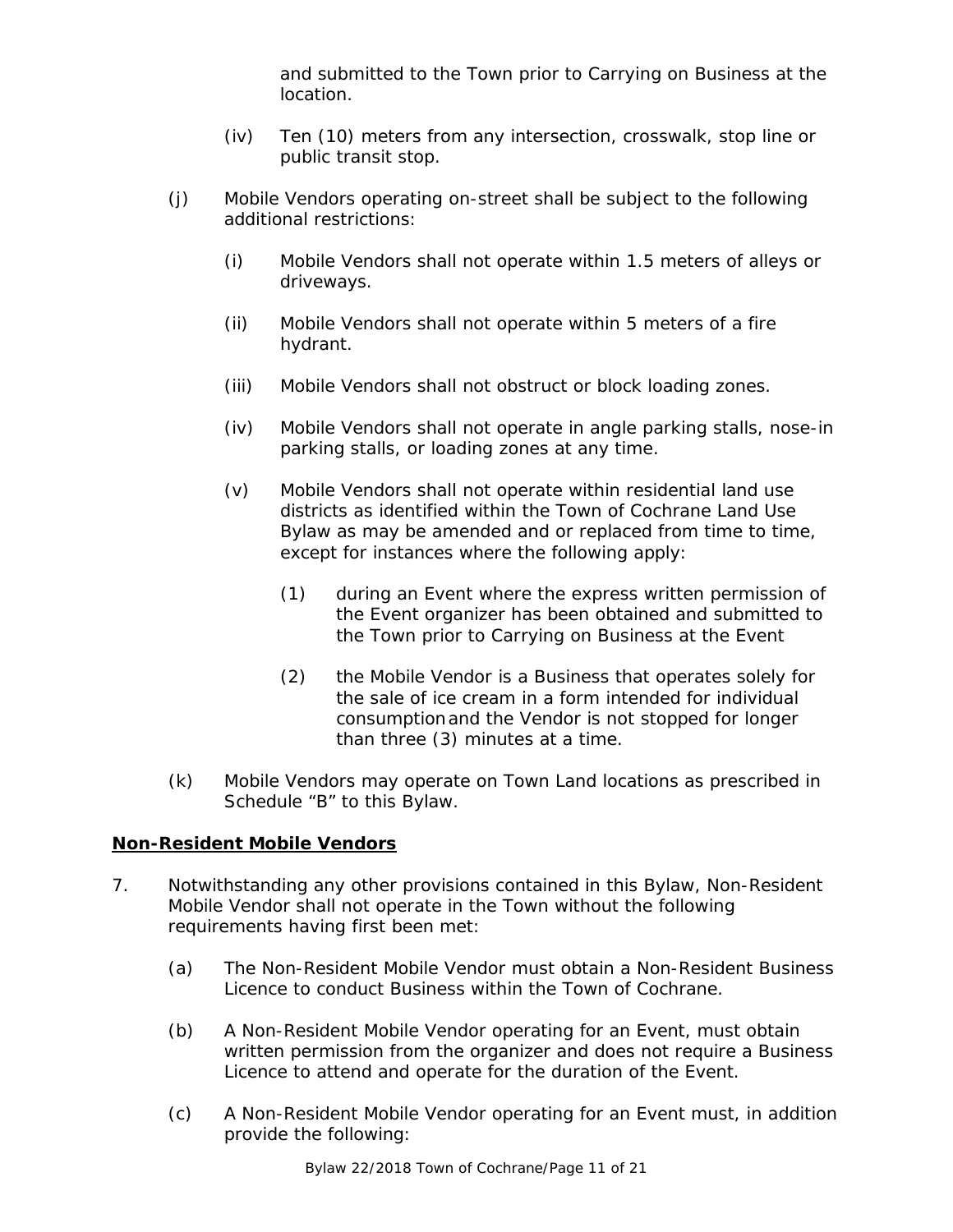- (i) Alberta Health Services Approval (Food Handing Permit) if applicable to the service provided.
- (ii) Fire Inspection Approval, if applicable.

#### **Buskers and Street Entertainers**

- 8. Notwithstanding any other provisions of this Bylaw, the following shall apply to Buskers and Street Entertainers Carrying on Business within the Town
	- (a) No person shall commence to, or carry on or engage in, the Business of Busker or Street Entertainer on public property within the Town unless and until such person is the holder of a Business Licence pursuant to this Bylaw.
	- (b) Buskers and Street Entertainers are permitted in Town public areas only.
	- (c) Maximum performance time is one (1) hour per location.
	- (d) No sound amplification is permitted to be used.
	- (e) No high risk or acts deemed to be dangerous are permitted.
	- (f) All performances must be suitable for a general family audience rating.
	- (g) Busking and Street Entertaining at Events is subject to obtaining written permission from the Event organizer.
	- (h) No Busking or Street Entertaining is permitted where either the performer(s) and/or the audience gathered to view the performer(s) is blocking pedestrian and or vehicle traffic.

#### **Business Licence Fees**

- 9. (a) Where a Business, subject to being licensed, is carried on or intended to be carried on in more than one premise, separate licences shall be required in respect to each premise and a separate fee shall be paid.
	- (b) Two (2) or more Businesses, owned by the same natural person and located in the same premises, shall be considered as one (1) Business for the purposes of this Bylaw; however, if the Business activities are different, the Business classification with the higher licence fee shall apply, and the Businesses shall be listed separately in the Business Registry.
	- (c) Any Business which commences Business or operations after January 1 in a calendar year and has not previously been in operation in that calendar year, shall pay the appropriate Business Licence fee, as per the fees set out in Schedule "A" of this Bylaw. New licences issued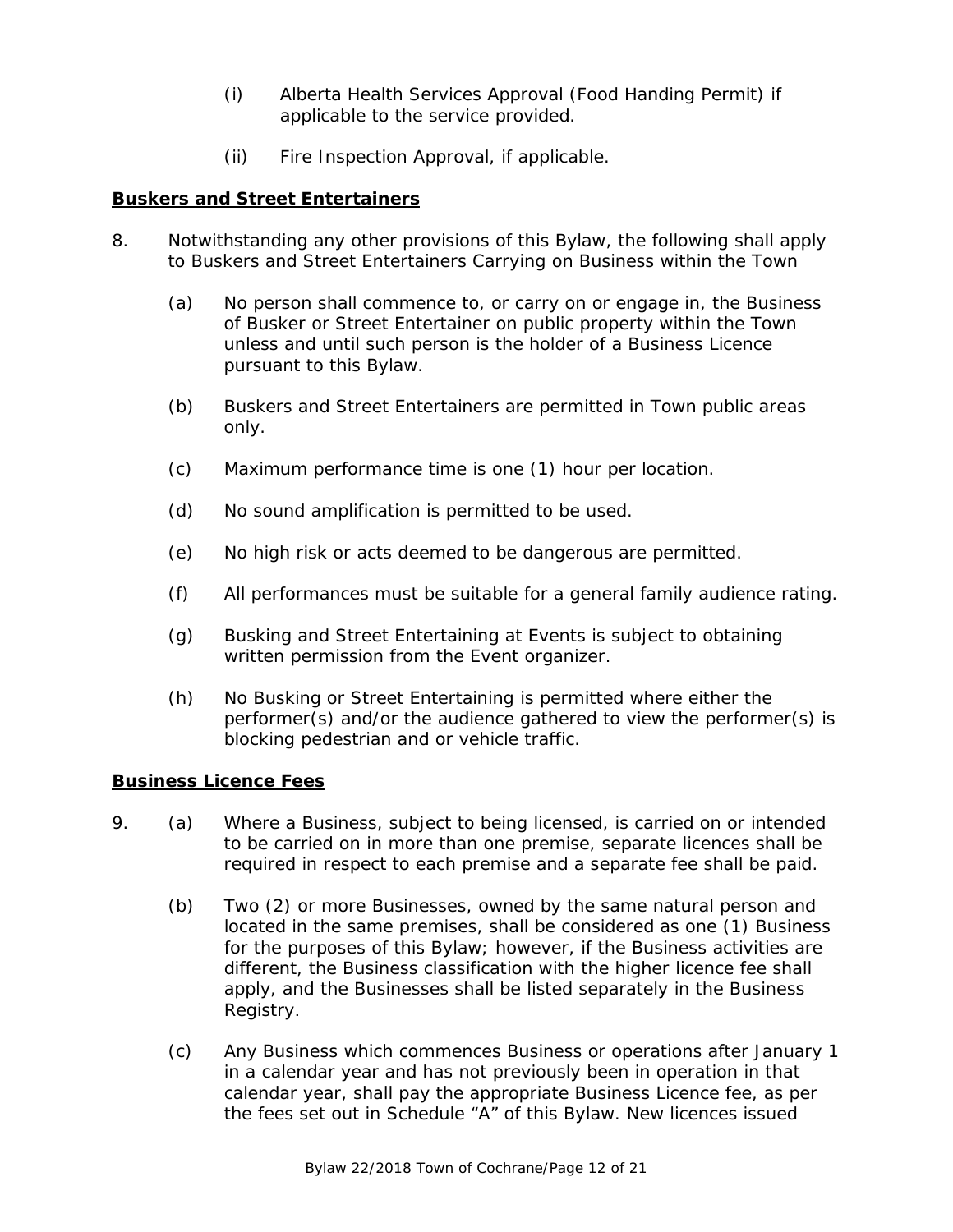after January 31 shall pay a pro-rated fee calculated for the remaining months in the current year.

- (d) The Town may issue a licence after October 1 of any calendar year for one fourth the annual fee as per the fees set out in Schedule "A" of this Bylaw, provided the Business applying for the licence has not been operating within the limits of the Town prior to October 1.
- (e) Renewal of a licence is required for each subsequent calendar year, with fees due no later than January 31.
- (f) Invoices for Business Licence fees not paid prior to February 1 will be levied a flat rate penalty of thirty (\$30.00) dollars on February 1 which will form part of the total fees owing.
- (g) Once a Business Licence has been issued, Business Licence Fees are not refundable.

#### **Inspections**

- 10. (a) Subject to the entry notice provisions contained within the *Municipal Government Act,* R.S.A 2000 c. M-26, a Designated Officer and or a Peace Officer of the Town, may enter a premise to conduct an inspection in order to determine whether or not this Bylaw is being complied with.
	- (b) The Senior Manager is authorized to take the necessary steps to initiate legal proceedings to enforce this Bylaw, by way of injunction or otherwise, against any Business, when such action is deemed required.

#### **Enforcement**

- 11. (a) Where a person or Business is found to be in contravention of any of the provisions of this Bylaw, a Peace Officer may issue a compliance warning and make recommendations to the Senior Manager to temporarily suspend the Business Licence until such time as the contravention(s) have been rectified.
	- (b) Where a Business has been licensed pursuant to this Bylaw, the Senior Manager may revoke or suspend the Business Licence and initiate legal proceedings to enforce this Bylaw by way of injunction or otherwise against the Business if, in his/her opinion, the requirements of this Bylaw have not been complied with.
	- (c) Notice of revocation of the Business Licence and the recommended enforcement procedure shall be given to the Licensee by means of personal service or by ordinary mail at the address shown on the Application for Licensing.
	- (d) Where a Business Licence has been suspended, or revoked by the Senior Manager, a person may not operate until a new Business Licence is issued or obtained.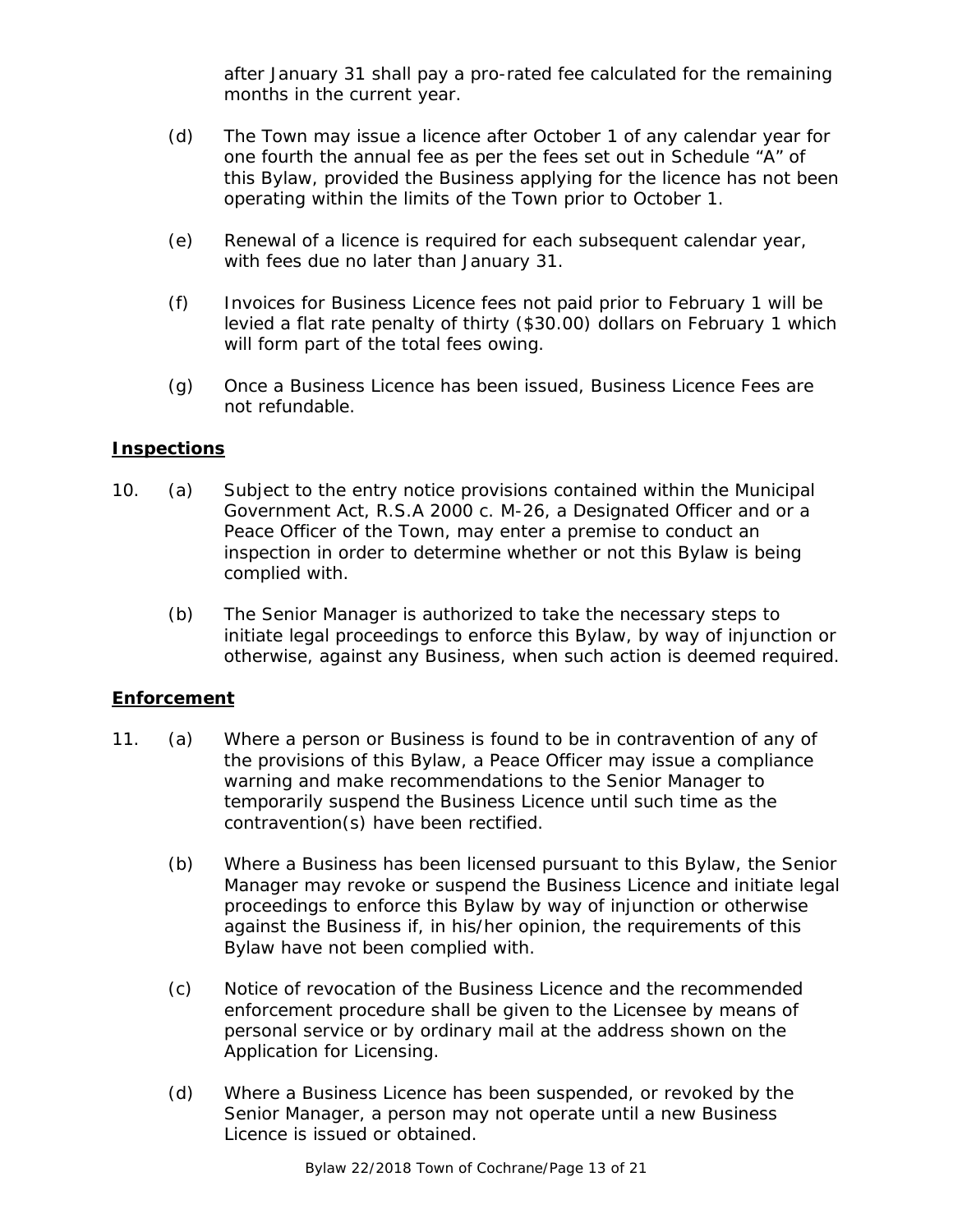### **Appeals**

- 12. (a) An applicant may appeal the category of Business and the applicable fee assigned to a Business.
	- (b) Where an Application has been refused, or a licence has been revoked or suspended, the Applicant or Licensee may appeal the decision to the Town Council within ten (10) Business days of receipt of notice of such refusal, revocation or suspension. All appeals shall be made in writing, accompanied by the applicable Appeal Fee as set out in Schedule "A" and addressed to the Senior Manager.
	- (c) Upon receipt of an appeal, the Senior Manager shall forthwith place the appeal upon the agenda of the Council at which time the appeal shall be heard. Accompanying such appeal shall be a written report of the Senior Manager advising as to the reasons for refusal of any application for a licence or the revocation of any licence.
	- (d) At the hearing of the appeal, Council may review the written submissions of the appellant, the Senior Manager and of any other persons the Council deems has the right to speak, or may hear such submissions verbally.
	- (e) Within ten (10) days of the completion of the hearing, the Council may do one or more of the following:
		- (i) Direct that the Business be added to the Business Registry.
		- (ii) Confirm the refusal, revocation or suspension of a Business Licence.
		- (iii) Reinstate the revoked licence.
		- (iv) Remove or vary the suspension.
		- (v) Establish the category of Business and/or its applicable licensing fee.
	- (f) Fifty percent (50%) of the appeal fee shall be refunded to the appellant should the appeal be successful.

#### **General Penalty Provisions**

- 13. (a) Any person who contravenes any provision of this Bylaw:
	- (i) by doing any act or thing that is prohibited under the terms of this Bylaw;
	- (ii) by failing to do any act or thing that is required to be done under the terms of this Bylaw;

is guilty of an offence and the Town can utilize whatever means deemed appropriate to effect collection of the applicable penalties.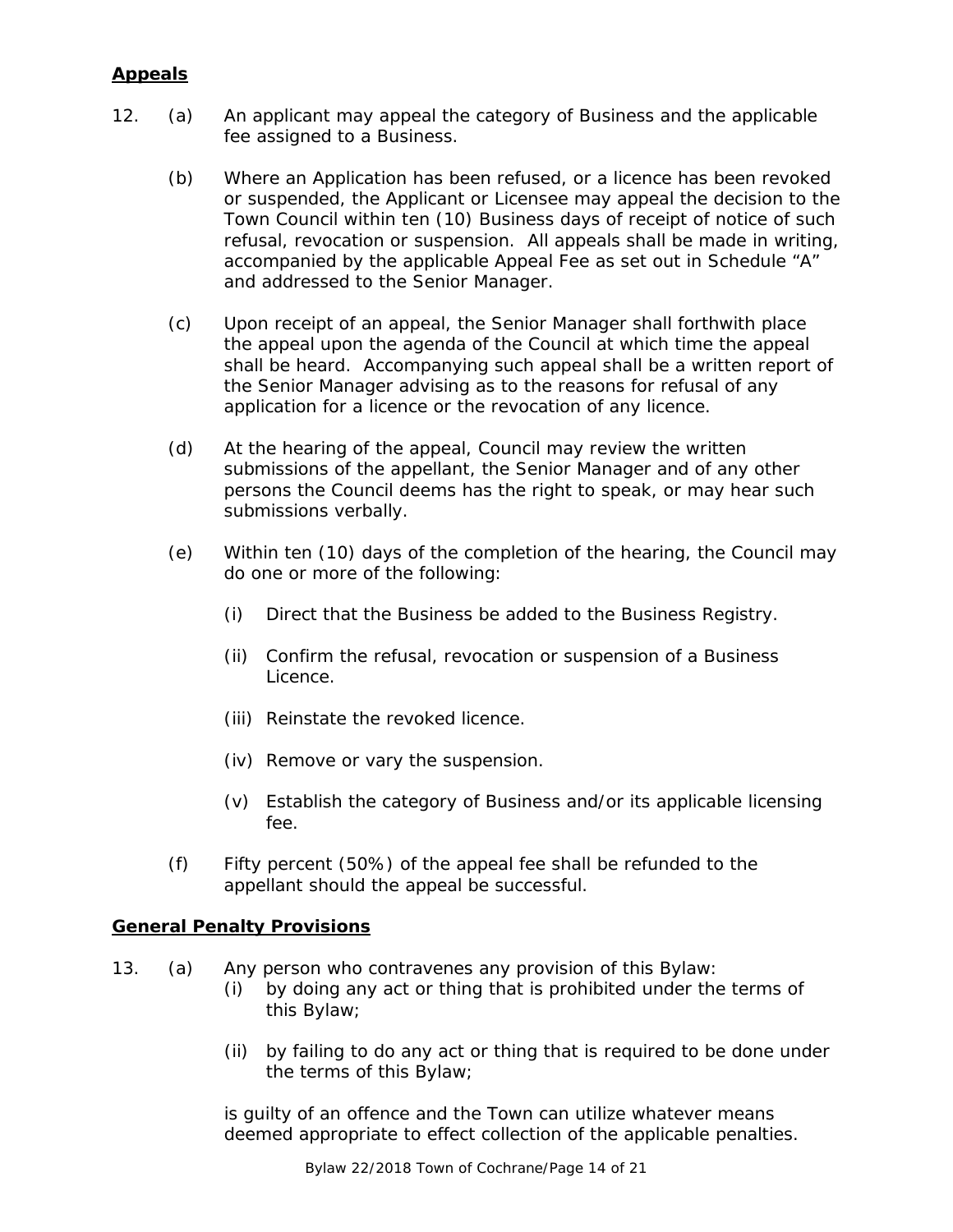(b) Any person who is convicted of an offence pursuant to this Bylaw is liable on summary conviction to a fine not exceeding ten thousand dollars (\$10,000) and in default of payment of any fine imposed, to imprisonment for not more than one (1) year.

#### **Violation Tickets and Penalties**

- 14. (a) Where a Peace Officer believes that a person has contravened any provision of this Bylaw, they may commence proceedings by issuing a Violation Ticket in accordance with the provisions of the *Provincial Offences Procedure Act,* R.S.A. 2000, c P-34.
	- (b) Notwithstanding Subsection 13 (b), a Peace Officer may issue, by personal service or regular mail, a Bylaw Ticket, in a form as approved by the Town, to any person alleged to have contravened any provision of this Bylaw.
	- (c) The penalty in lieu of prosecution payable in respect of a contravention of this Bylaw, to be indicated on any such Bylaw Ticket issued, is the amount provided for in Schedule "C" of this Bylaw.
	- (d) A person who has been issued a Bylaw Ticket in respect of a contravention of a provision of this Bylaw, and who has fully paid to the Town the penalty as indicated within the time allowed for payment, shall not be liable to prosecution for the subject contravention.
	- (e) The specified penalty payable in respect of a contravention of a provision of this Bylaw is the amount shown in Schedule "C" of this Bylaw in respect of that provision.
	- (f) The minimum penalty payable in respect of a contravention of a provision of this Bylaw is the amount shown in Schedule "C" of this Bylaw in respect of that provision.
	- (g) Notwithstanding Subsection 14(e):
		- (i) where any person has been in contravention of the same provision of this Bylaw twice within one (1) twelve (12) month period, the specified penalty payable in respect of the second offence is double the amount shown in Schedule "C" of this Bylaw in respect of that provision; and
		- (ii) where any person has been in contravention of the same provision of this Bylaw three (3) or more times within one (1) twelve (12) month period, the specified penalty payable in respect of the third or subsequent offence is triple the amount shown in Schedule "C" of this Bylaw in respect of that provision.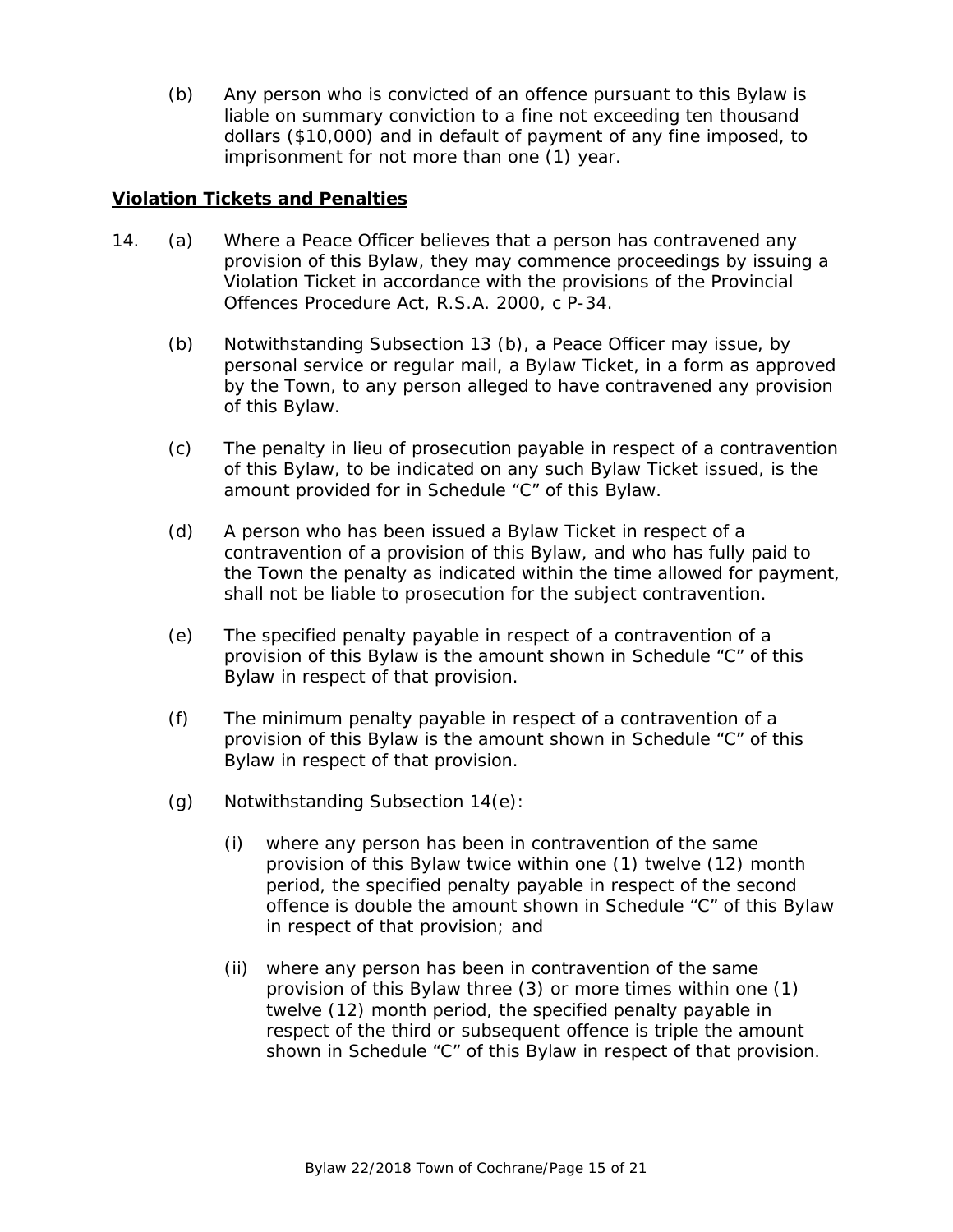- (h) Notwithstanding Subsection 14(f):
	- (i) where any person has been in contravention of the same provision of this Bylaw twice within one (1) twelve (12) month period, the minimum penalty payable in respect of the second offence is double the amount shown in Schedule "C" of this Bylaw in respect of that provision; and
	- (ii) where any person has been in contravention of the same provision of this Bylaw three (3) or more times within one (1) twelve (12) month period, the minimum penalty payable in respect of the third (3) or subsequent offence is triple the amount shown in Schedule "C" of this Bylaw in respect of that provision.
	- (i) Where a person is convicted of carrying on a Business without first being Licensed with the Town, or without payment of the necessary fee having been made, the Court may direct payment of the applicable licence fee to the Town in addition to the fine imposed pursuant to this Bylaw.

### **Continuing Offences**

15. In the case of an offence that is of a continuing nature, a contravention constitutes a separate offence in respect of each day, or part of a day, on which the offence continues.

### **Mandatory Court or Information**

16. No provision of this Bylaw shall prevent any Peace Officer from issuing a Violation Ticket requiring the court appearance of the defendant, pursuant to the provisions of the *Provincial Offences Procedure Act*, R.S.A. 2000, c.P-34, or from laying an information instead of issuing a Violation Ticket.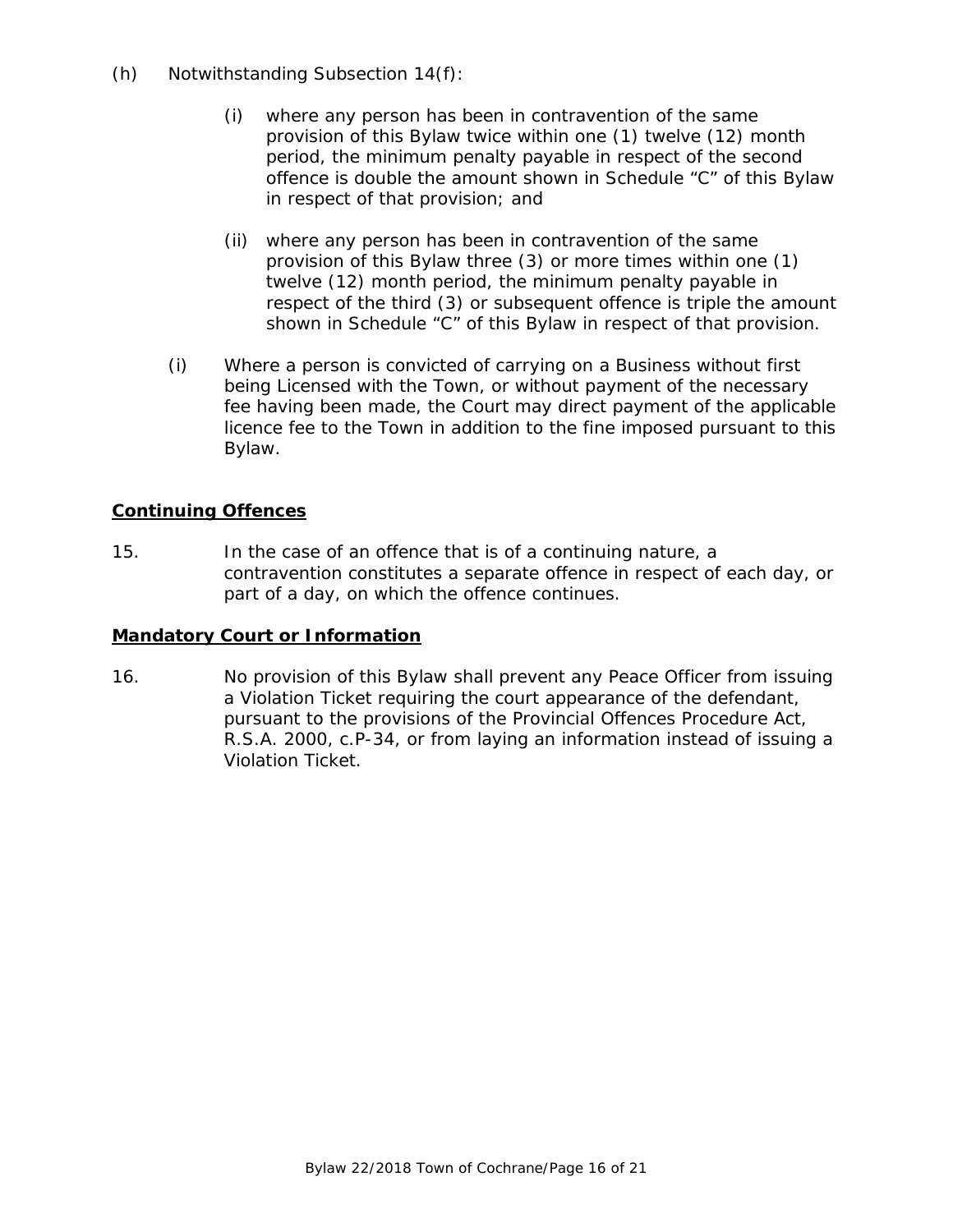#### **General**

- 17. Each provision of this Bylaw is independent of all other provisions, and if any provision of this Bylaw is declared invalid for any reason by a Court of competent jurisdiction, all other provisions of this Bylaw shall remain valid and enforceable.
- 18. The attached Schedule "A", Schedule "B" and Schedule "C" shall form part of this Bylaw.
- 19. This Bylaw repeals Bylaw 10/2009.

This Bylaw shall come into full force and effect upon the date of third and final reading.

Read a first time May 14, 2018 Read a second time May 14, 2018 Read a third time May 28, 2018

Mayor

\_\_\_\_\_\_\_\_\_\_\_\_\_\_\_\_\_\_\_\_\_\_\_\_ Manager, Legislative Services

\_\_\_\_\_\_\_\_\_\_\_\_\_\_\_\_\_\_\_\_\_\_\_\_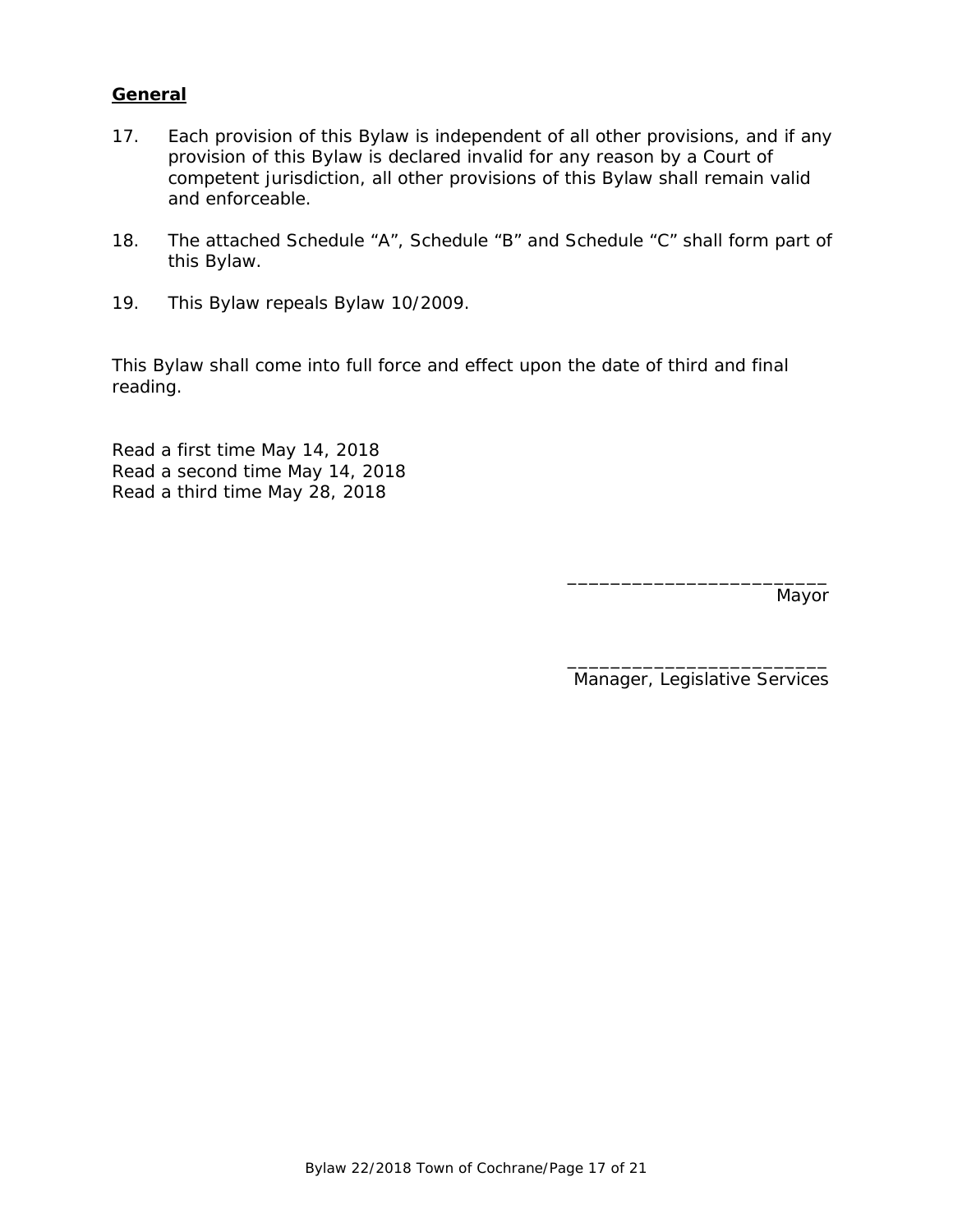## **Schedule "A"**

Town of Cochrane Bylaw 22/2018

## Business Licence Fees

| <b>Annual Licence Fees January to December</b> | Cost     |
|------------------------------------------------|----------|
| <b>Resident</b>                                |          |
| Home Based                                     |          |
| Minor                                          | \$80.00  |
| Major                                          | \$160.00 |
| Retail                                         | \$160.00 |
| <b>Business Service</b>                        |          |
| Food and Beverage Service                      |          |
| <b>Retail Trade</b>                            |          |
| <b>Other Services</b>                          |          |
| <b>Commercial and Industrial</b>               | \$160.00 |
| Accommodation                                  |          |
| <b>Agricultural and Related Services</b>       |          |
| Communication and Other Utility                |          |
| Construction                                   |          |
| <b>Educational Service</b>                     |          |
| Finance and Insurance                          |          |
| Fishing and Trapping                           |          |
| <b>Health and Social Services</b>              |          |
| Logging and Forestry Industries                |          |
| Manufacturing                                  |          |
| Mining, Quarrying and Oil Well Industries      |          |
| Real Estate and Insurance Agent                |          |
| <b>Show Homes</b>                              |          |
| Transportation and Storage                     |          |
| <b>Wholesale Trade</b>                         |          |
| <b>Non-Resident</b>                            | \$320.00 |
| Commercial                                     |          |
| Retail                                         |          |
| Industrial                                     |          |
| <b>Home Based Business</b>                     |          |
|                                                |          |
| <b>Term Licence Fees</b>                       | Cost     |
| <b>Resident</b>                                |          |
| 3-month term                                   | \$48.00  |
| 6-month term                                   | \$96.00  |
| <b>Non-Resident</b>                            |          |
| 3-month term                                   | \$96.00  |
| 6-month term                                   | \$192.00 |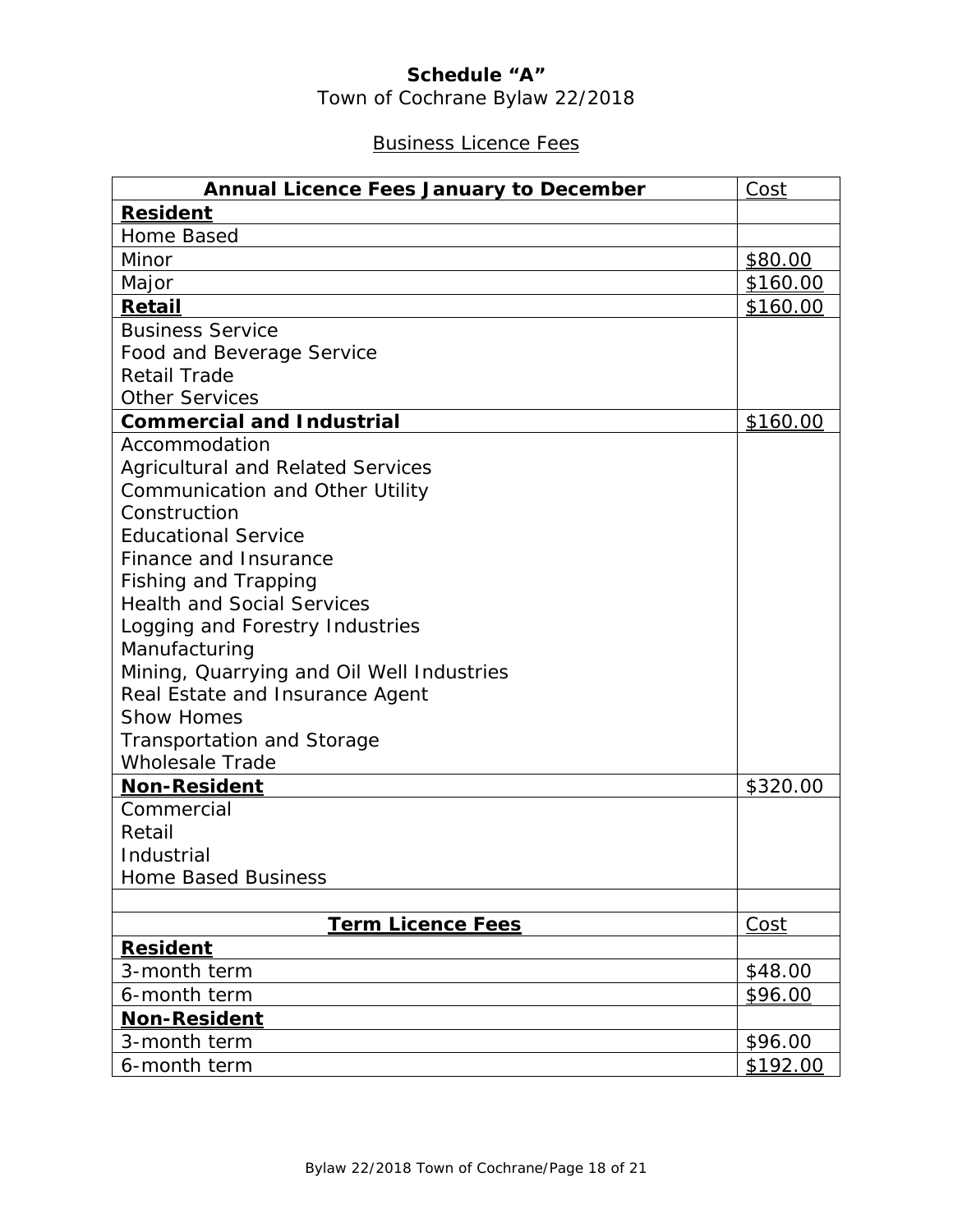## **Schedule A - Continued**

| <b>Event Licences</b>                          | Cost     |
|------------------------------------------------|----------|
| 1-Day Event                                    | \$65.00  |
| 2-Day Event                                    | \$120.00 |
| 3-5 Day Event                                  | \$160.00 |
|                                                |          |
| <b>Buskers and Street Entertainers Licence</b> |          |
| 1-Day                                          | \$0.00   |
| 2-Day                                          | \$0.00   |
| $3-5$ Day                                      | \$0.00   |
| Annual                                         | \$0.00   |
|                                                |          |
| <b>Flat Rate Penalty Fee</b>                   |          |
| <b>Appeal Fee</b>                              |          |

*Business Licence Fees are GST Exempt*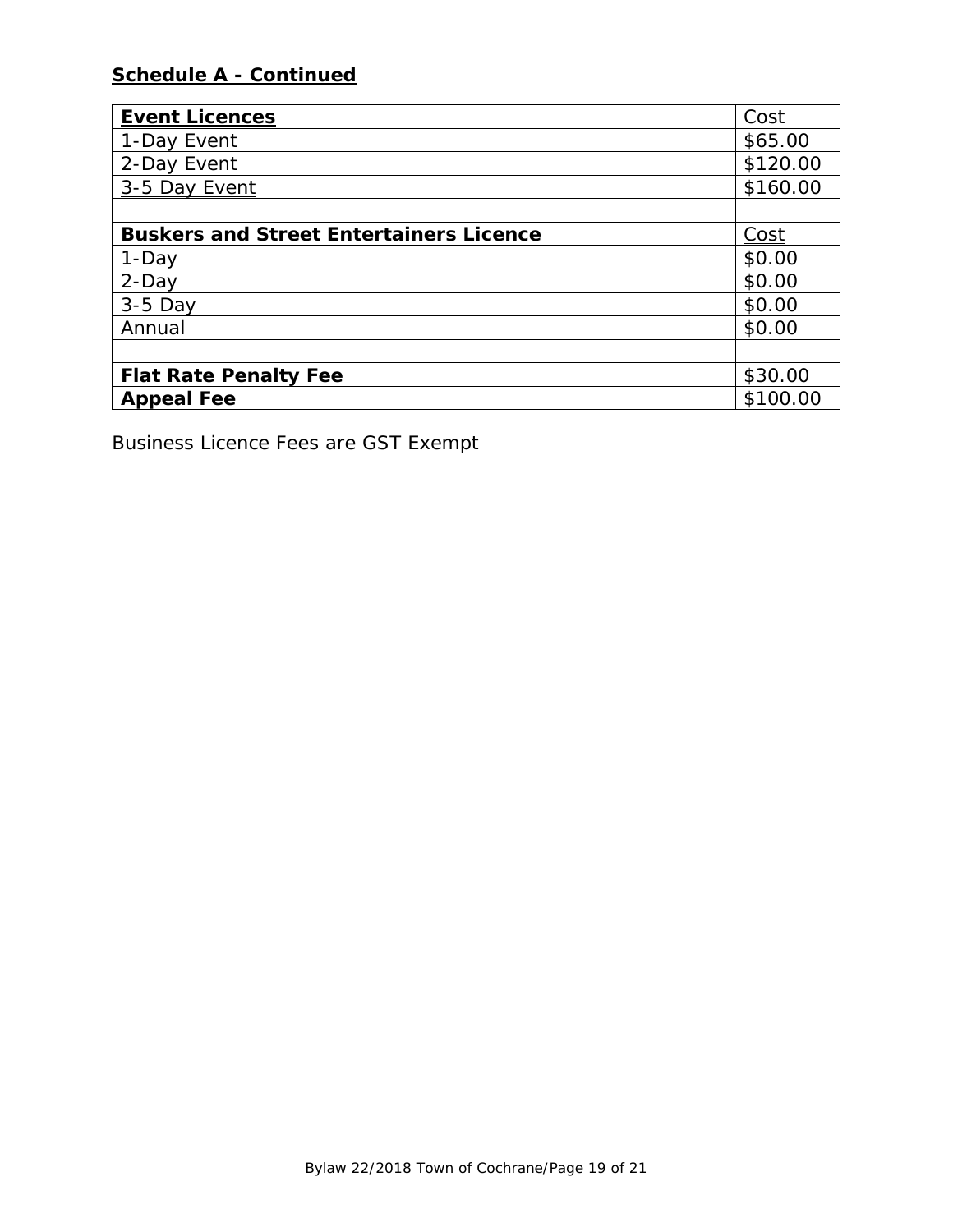### **Schedule "B"**

#### Town of Cochrane Bylaw 22/2018

#### Town Land

- 1. Cochrane Ranche Parking Lot
	- (a) The applicant shall not operate during the hours of operation of the Farmer's Market.
- 2. Off Leash Dog Park Parking Lot Adjacent to River Avenue Pedestrian Bridge
- 3. Riverfront Park Parking Lot
- 4. Off Leash Dog Parking Lot by Spray Lakes Sawmills Family Sports Centre
- 5. Mitford Parking Lot
- 6. Skateboard Park Parking Lot
- 7. Town owned property: Block 1 Plan 9410419 (201 Fifth Avenue West) \*(the former Big Hill Leisure Pool & existing Curling Club)
- 8. Cochrane RancheHouse Parking Lot
	- (a) The applicant must receive permission from the Facilities Department of the date and times they plan to operate at the RancheHouse parking lot to ensure there are no conflicts with private events being held at the RancheHouse.